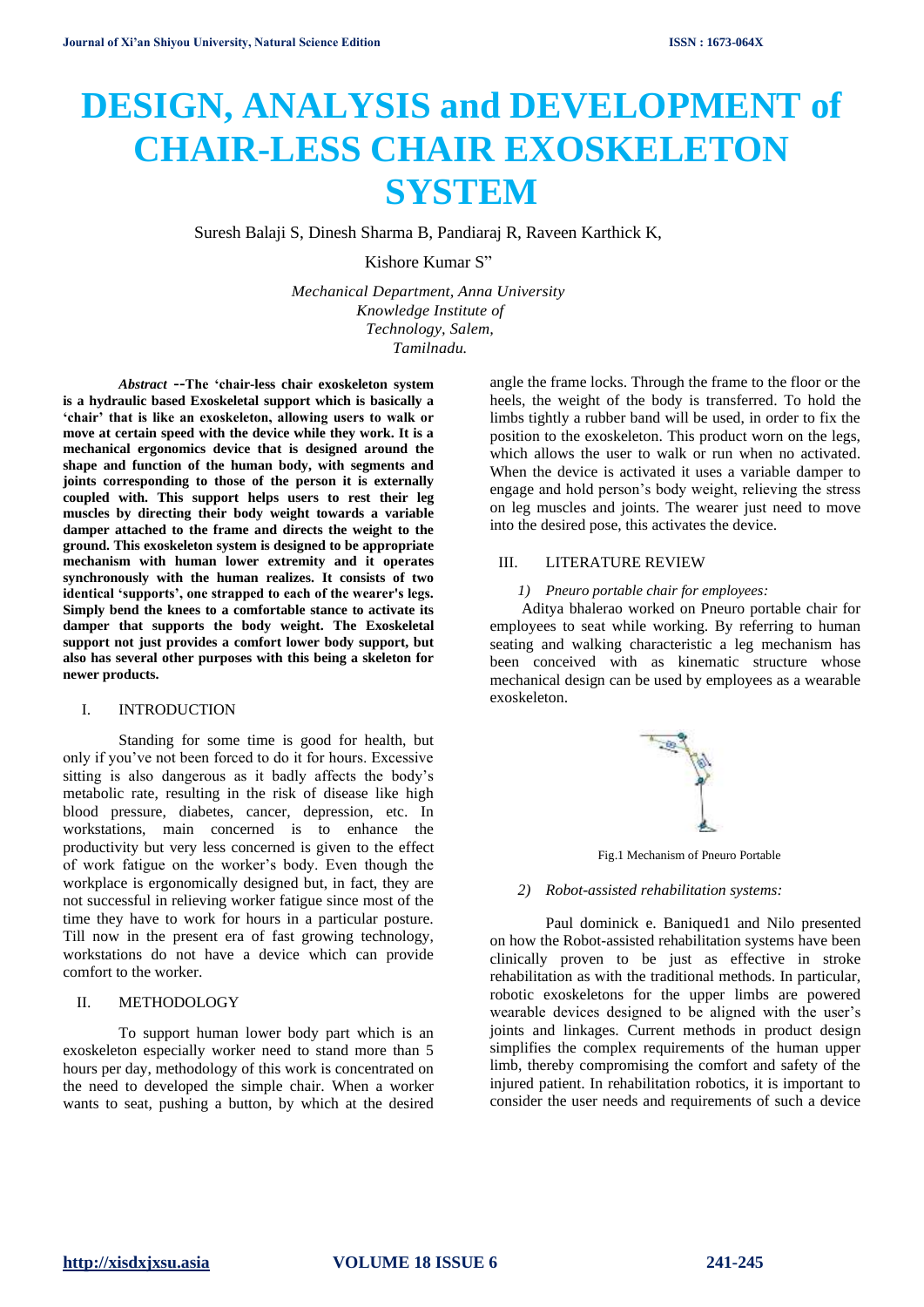#### **Journal of Xi'an Shiyou University, Natural Science Edition ISSN : 1673-064X**

early in its design phase. Their study demonstrated how the assessment of user needs participate in the design of a wearable robot for the rehabilitation of Filipino and Asian patients

#### *3) The flexible wearable chair:*

Ashutosh bijalwan, Anadi misra Analysed design of a flexible chair like mechanism. The flexible wearable chair is like a light weight mobile exoskeleton that allows people to sit anywhere in any working position. The traditional chair is difficult to move to different working locations due to its large size, heavy weight  $(-5 - 7 \text{ kg})$  and rigid structure and thus, they are inappropriate for workplaces where enough space is not available. Flexible wearable chair has a gross weight of 3 kg as it utilizes light-weight aluminium alloy members. Unlike the traditional chair, it consists of kinematic pairs which enable taking halts between continuous movements at any working position and thus, it is capable of reducing the risk of the physical musculoskeletal disorder substantially among workers. The objective of this paper is to focus on the mechanical design and finite element analysis (FEA) of the mechanism using ANSYS software

### *4) Wearable devices:*

H.zurina Paper was of interest in wearable devices which help in increasing the efficiency of the human and decrease the rate of fatigue of human during work. The device discussed here is the passive device. The device is known as virtual Chair which helps the wearer to work effectively at any location in a sitting posture. In their paper an attempt had been made to evaluate the possibility of using the virtual chair that will help in increasing the energy efficiency and offer weight support when the user feels tired rather than continuously taking on the weight. Other than that, in term of ergonomics, and the objectives to give comfort to user has achieved by give choices to user to choose their comfort degree level from 45° to 90.



Fig.2 Knee locking mechanism developed by H. Zurina

#### *5) The exoskeleton based hydraulic support:*

Cyril Varghese and Vedaksha josh Worked on the Exoskeleton Based Hydraulic Support was successfully fabricated and it was found to be suitably safe. Under fluctuating load during walking as well as under Dead Load when the user sits/rests on it. (Tested the Extra-Large Size Variant for a user weighting 116 kg for a span of 43 days) The entire cost of making the EBHS is Rs. 8540 (\$ 126.84) thereby making is very economical for the general public as well as for Industrial use and also for the Military





#### IV. DESIGN ANALYSIS AND DEVELOPMENT

#### A. *Material Selection and Properties*

Mechanism can be portable if it is light weight, for this one have to choose high specific strength material. Additional to this considering hollow section further reduces weight and making beam/column stiffer. As most of the load is carried by column and it increases with width which in turn increases the possibility of penetration of column via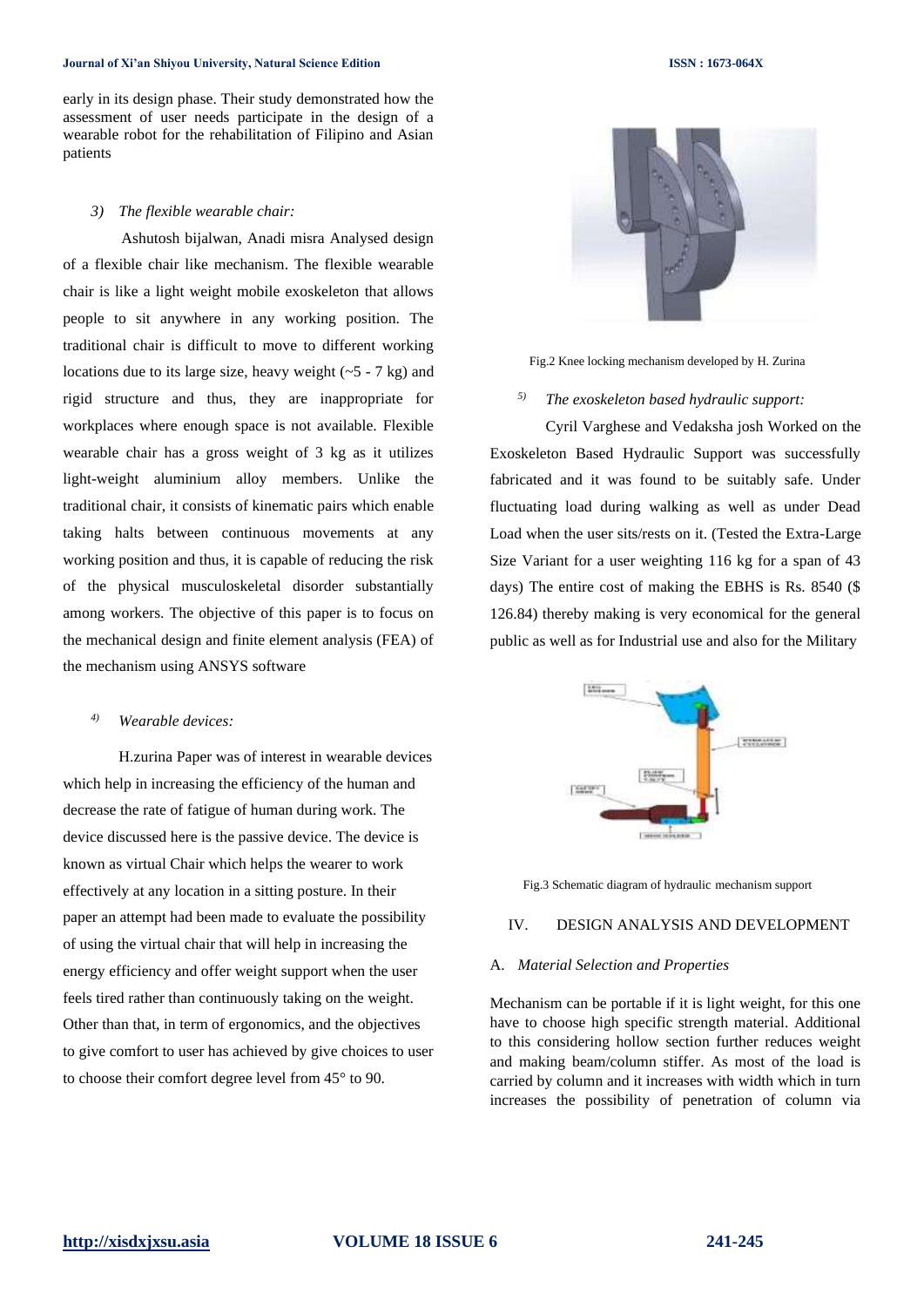#### **Journal of Xi'an Shiyou University, Natural Science Edition ISSN : 1673-064X**

locking pin if an appropriate material is not selected. Considering all these aspects and material availability, proposed material for

#### B. *Design*



Fig.4 Dimensional Design of CCES

#### *C. Computer analysis*

Finite element analysis in using Solid works Simulation addon is used. Upon Analysis of the model, Applying 100kg to each leg individually. The analysis was done at 90 degree position which would be where maximum strain on the joints as well as beams would take place.

## Type Min Max Stress1 VON: von Mises Stress 1.113g-001N/m<sup>\*2</sup> 1.606e+008N/m^2 Node: 19997 Node: 4546 n e  $rac{1}{2}$ Max Stress: 1.6 \* 10 N/m

Fig.5 Von Mises Stress at 90degree



Fig.6 Resultant Displacement at 90degree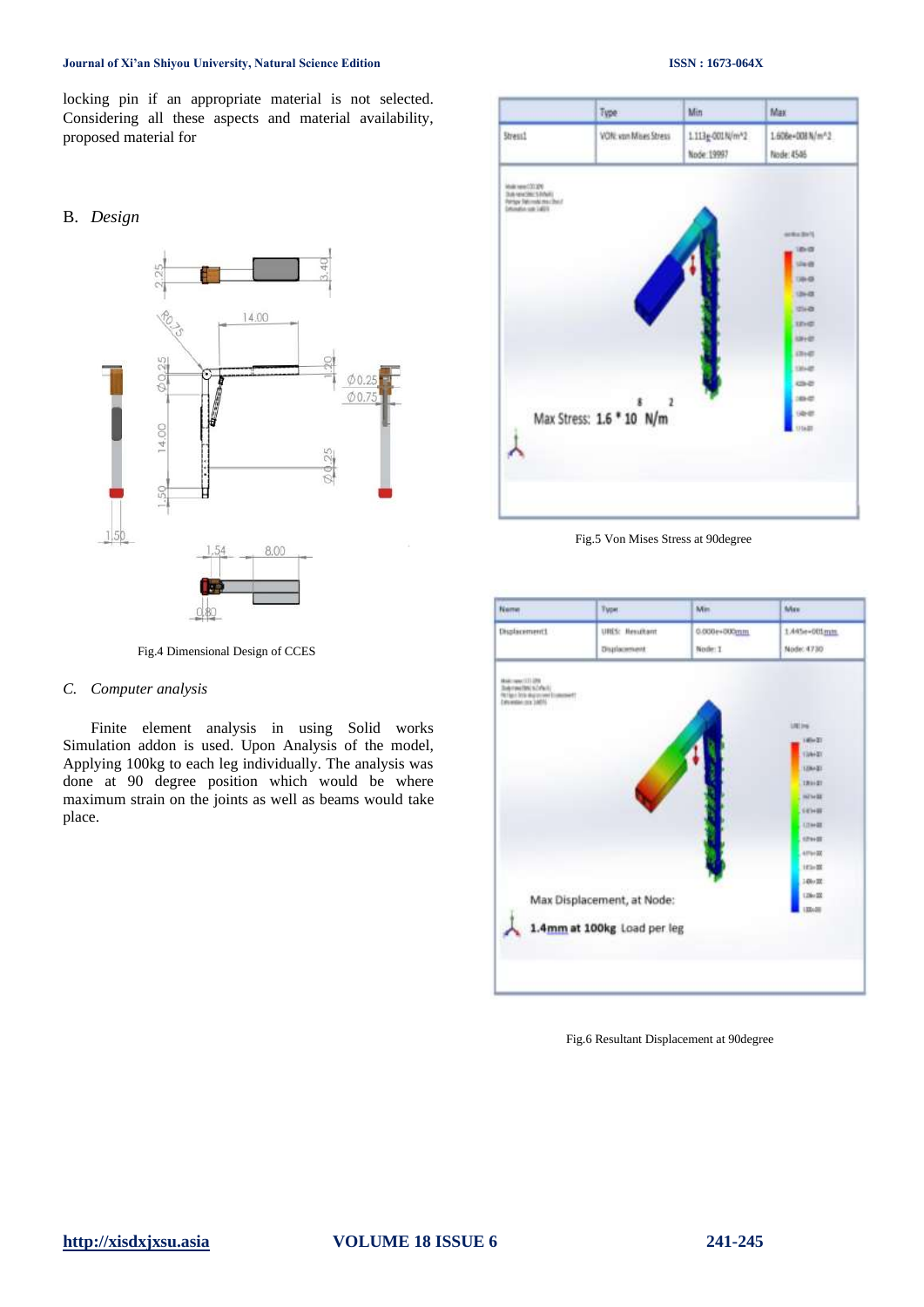

Fig.7 Equivalent strain at 90degree

Maximum strain experienced is about  $3.21*10<sup>-3</sup>$  at the knuckle joint. Most of strain occurs at these region and also at the damper joints to the beam. These occur due to load distribution and these are within limits of material used.

#### D. DEVELOPMENT



Fig.8 All parts before assembly.



Fig.9 CCES under final development**.**

All parts were collected, and final assembly is done with all necessary fixings by screws. All the parts are removable and replaceable, in case of any art failing, that defective part can be removed easily and replaced. Final product weights 1.84kg per leg, provides comfortable seating and Velcro based straps which provide quick and proper strapping of CCES to body. Whole of the product can be folded and put in a backpack for portability.

#### *E. Advantages*

Adjustable position as per desire. Reduces human efforts and fatigue free work.Easy to wear and operate. No frequent maintenance and service.High efficiency and increase in production rate. Can be used for seating and lifting support.

#### *F. Disadvantages*

Possibility of cramps due to long use. In case, failure if weight is high than designed value.Requires getting used to, due to the extra weight in legs.

#### *G. Applications*

This portable chair would helpful to workers and anyone who needs to stand for long hours at stretch. Once into mass production, a company can completely alternate the usage of portable chairs to CCES and maximize